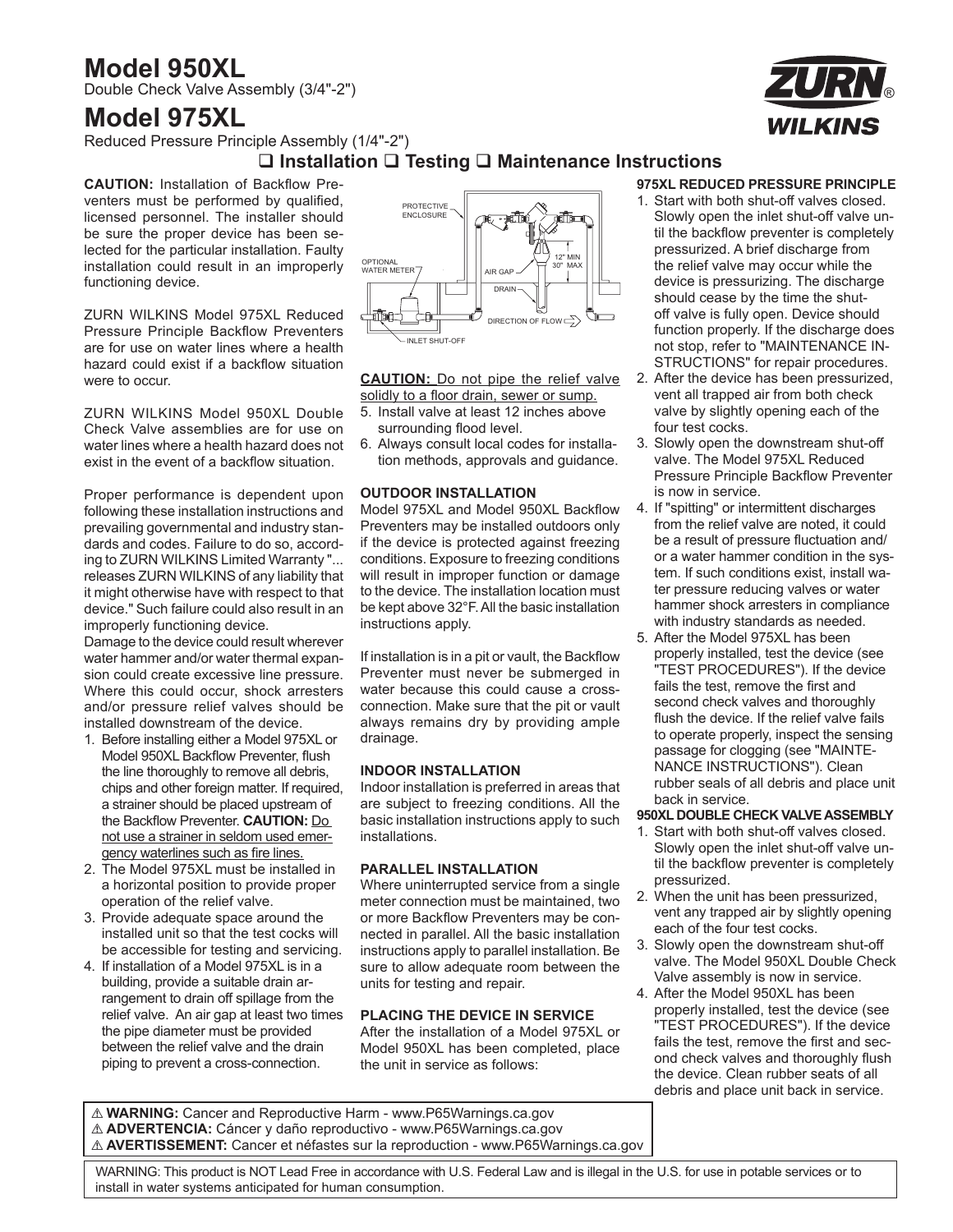# **Testing Procedures**

#### **MODEL 950XL DOUBLE CHECK VALVE ASSEMBLY**

*Equipment Required: Differential pressure gauge test kit.* **950XL TEST NO. 1**

#### **Purpose:**

Test #1 check valve for drip tightness against reverse flow. **Requirement:**

The valve must close tight against reverse flow under all pressure differentials.

#### **Procedure:**

- 1. Close #2 and #1 shut-off valves.
- 2. Open test cocks #2 and #3.
- 3. Attach "VENT" hose to test cock #1, the "LOW" hose to test cock #2 and the "HIGH" hose to test cock #3.
- 4. Open by-pass valves "A" and "C", then open test cock #1.
- 5. Open test cock #4 to bleed air from valve and test kit.
- 6. Close by-pass valve "C". Slowly open by-pass valve "B" until differential gauge reads 5 PSID. Close by-pass valve "B".
- 7. The #1 check valve is considered tight if differential pressure is maintained.

### **MODEL 975XL REDUCED PRESSURE PRINCIPLE ASSEMBLY**

*Equipment Required: Differential pressure gauge test kit.* **975XL TEST NO. 1**

#### **Purpose:**

Test #2 check valve for tightness against reverse flow. **Requirement:**

The valve must close tight against reverse flow under all pressure differentials.

#### **Procedure:**

- 1. Attach the "HIGH" hose to test cock #2 and the "LOW" hose to test cock #3.
- 2. Close #2 shut-off valve.
- 3. Open test cocks #2 and #3.
- 4. Open by-pass valves "C" and "A" and bleed to atmosphere until all air is expelled.
- 5. Close by-pass valve "A". Open by-pass valve "B" and bleed to atmosphere until all air is expelled. Close by-pass valves "B" and "C".
- 6. Attach the "VENT" hose to test cock #4.
- 7. Slowly open by-pass valves "A" and "C" and keep by-pass valve "B" closed.
- 8. Open test cock #4.
- 9. Indicated pressure differential will drop slightly. If pressure differential does not continue to decrease, the #2 check valve is considered tight.

#### **975XL TEST NO. 2**

#### Purpose:

**2**

Test #1 check valve for tightness and record pressure drop across #1 check valve.

#### **Requirement:**

The static pressure drop across #1 check valve shall be greater than the relief valve opening point (test #3), and at least 5.0 psid. **Procedure:**

- 1. Close by-pass valve "A"
- 2. Close test cock #4, and disconnect "VENT" hose from test cock #4.
- 3. Open by-pass valves "B" and "C" bleeding to atmosphere, then close by-pass valve "B" restoring the system to normal static condition.
- 4. Observe the pressure differential gauge and note this as the #1 check valve psid.

### **950XL TEST NO. 2**

#### **Purpose:**

Test #2 check valve for tightness against reverse flow. **Requirement:**

The valve must close tight against reverse flow under all pressure differentials.

#### **Procedure:**

- 1. Close test cock #1.
- 2. Attach "HIGH" hose to test cock #4 and "LOW" hose to test cock #3.
- 3. Open by-pass valve "C". Open test cocks #1 and #4.
- 4. Repeat step #6 of TEST NO. 1.
- 5. The #2 check valve is considered tight if differential pressure is maintained.



#### **975XL TEST NO. 3**

#### **Purpose:**

To test operation of the differential relief valve.

#### **Requirement:**

The pressure differential relief valve must operate to maintain the "ZONE" between the two check valves at least 2 PSID less than the supply pressure.

#### **Procedure:**

- 1. Close by-pass valve "C" and open by-pass valve "A".
- 2. Open by-pass valve "B" very slowly until differential gauge needle starts to drop. Hold the valve at this position and observe the gauge reading at the moment the first discharge is noted from the relief valve. Record this as the opening differential pressure of the relief valve.



*1747 Commerce Way, Paso Robles, CA 93446 Phone:855-663-9876 Fax:805-238-5766*

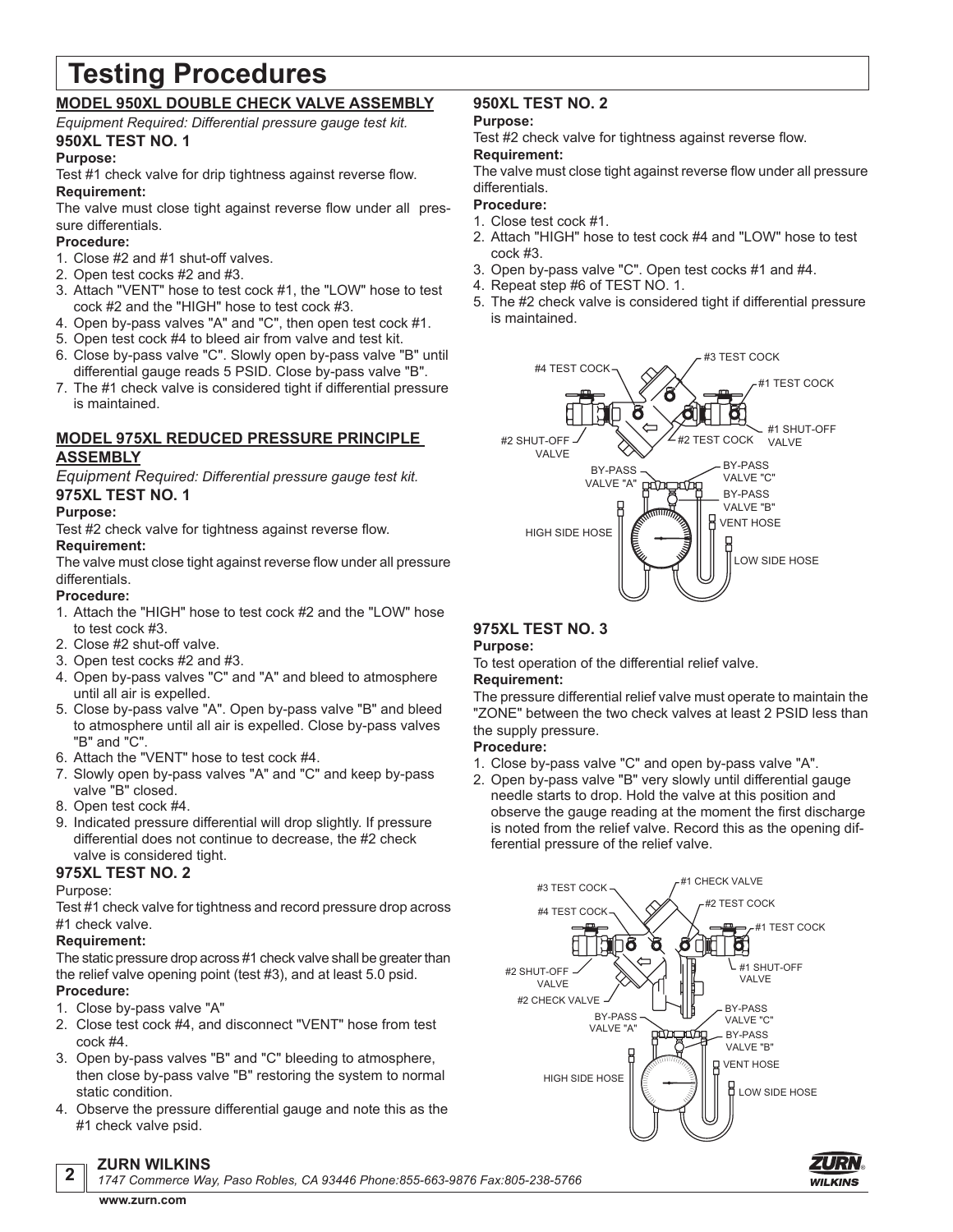# **Maintenance Instructions**

All Model 975XL Reduced Pressure Principle Backflow Preventers must be inspected and maintained by licensed personnel at least once a year or more frequently as specified by local codes. Replacement of worn or damaged parts must only be made with genuine "ZURN WILKINS" parts. The ZURN WILKINS Certificate of Limited Warranty provides that failure to do so "...releases ZURN WILKINS of any liability that it might otherwise have with respect to that device." Such failure could also result in an improperly functioning device.

The Model 975XL Reduced Pressure Principle Assemblies should be thoroughly flushed after backflow conditions occur to prevent any type of corrosive deterioration to its components. Failure to do so could result in malfunction of the device.

#### **GENERAL MAINTENANCE**

- 1. Clean all parts thoroughly with water after disassembly.
- 2. Carefully inspect rubber seal rings, diaphragms and o-rings for damage.
- 3. Test unit after reassembly for proper operation (see "Testing Procedures").

#### **SERVICING CHECK VALVES**

RETAINING SCREW (CHECK) SEAT(CHECK)

- 1. Close inlet and outlet shut-off valves.
- 2. Open No. 2, No. 3 and No. 4 test cocks to release pressure from valve.
- 3. Unscrew check valve covers using appropriate size wrench **(CAUTION: Cover is spring loaded).** To avoid injury, hold cover down firmly with one hand while unscrewing.

SEAL RING RETAINER (CHECK)

> SPRING (CHECK)

POPPET SEAL RING (CHECK)

(00000000

O-RING (COVER)

COVER (CHECK)

- 4. Remove check valve cover, spring and poppet assembly.
- 5. Inspect the rubber seal ring for cuts or embedded debris.
- To remove seal ring, remove screw and seal ring retainer. If the reverse side of the seal ring is unused, it is possible to invert the seal ring. This would be considered a temporary solution to fixing a fouled check and should be replaced with a new seal ring as soon as possible.
- 6. Inspect valve cavity and seating area. Remove any debris.
- 7. If installed with removable seat, unscrew seat from body and replace with new seat and lightly grease o-ring.\*
- 8. Reverse the above procedures to reinstall check valve assembly. Care should be taken to make sure the heavy spring is installed in the No. 1 check valve. For the 3/4"- 1" 975XLSE the No. 2 poppet has a cupped seal retainer. For the 1 1/4"-2" 975XLSE the No. 1 seat has a taller seat profile than the No. 2 seat.

#### **SERVICING RELIEF VALVE**

- 1. Remove relief valve cover bolts and cover. Gently pull on diaphragm to remove the cartridge assembly.
- 2. Inspect seal ring for cuts and embedded debris. Turn over or replace if required.
- 3. Disassemble cartridge by unscrewing relief valve retaining screw.
- 4. Inspect diaphragm and o-rings for damage. Replace required
- parts and apply a light coat of grease to plunger o-ring. 5. Carefully reassemble cartridge assembly.
- 6. Inspect relief valve seat for wear on seating surface. If damaged, replace seat and seat o-ring.'
- 7. Insert cartridge assembly into relief valve body.
- 8. Replace relief valve cover and cover bolts.
- 9. Place device in service and test per "TESTING PROCEDURES".
- \*For seat removal assistance, consult factory.



# **Troubleshooting**

 $\sqrt{O}$ -RING (CHECK SEAT)

When the relief valve discharges intermittently it can be almost always assumed that the device is functioning correctly and that the discharge is caused by systems such as inlet pressure fluctuations or water hammer due to quick closing valves.

PROBLEM

POSSIBLE CAUSES

shut-off valve installed downstream.

- 1. Drop in inlet pressure. 2. Sudden increase in downstream pressure
- CORRECTIVE ACTION
- A. Install an in-line spring loaded check valve upstream of backflow.
- B. Install pressure reducing valve upstream of backflow unit.
- C. Install in-line spring loaded check valve downstream of backflow as close to source as possible, but not closer that 4 feet.
- A. Clean #1 check and turn check valve seal ring over or replace.

A. Clean check valves and turn check valve

Continuous discharge of the relief valve signifies a failure of some part of the device. To help determine the specific area of failure, close the #2 shut-off valve. If the discharge stops, the #2 check requires service. If the discharge continues, the #1 check requires service.

#### 1. **CONTINUOUS DISCHARGE** 1. Fouled #1 check.

- 
- 2. Fouled relief valve seat. 3. Fouled #2 check
- seal rings over or replace. B. Clean relief valve seat and turn relief valve seal ring over or replace.

In summation, the amount of discharge is proportional to degree of fouling. Most problems occur in the #1 check which is where debris enters the backflow preventer first.



**3**

due to water hammer from quick closing

- 
- 2. **LIGHT INTERMITTENT DRIP**
- 1. Slightly fouled #1 check.
- 1. **SUDDEN OR RAPID SPITTING**